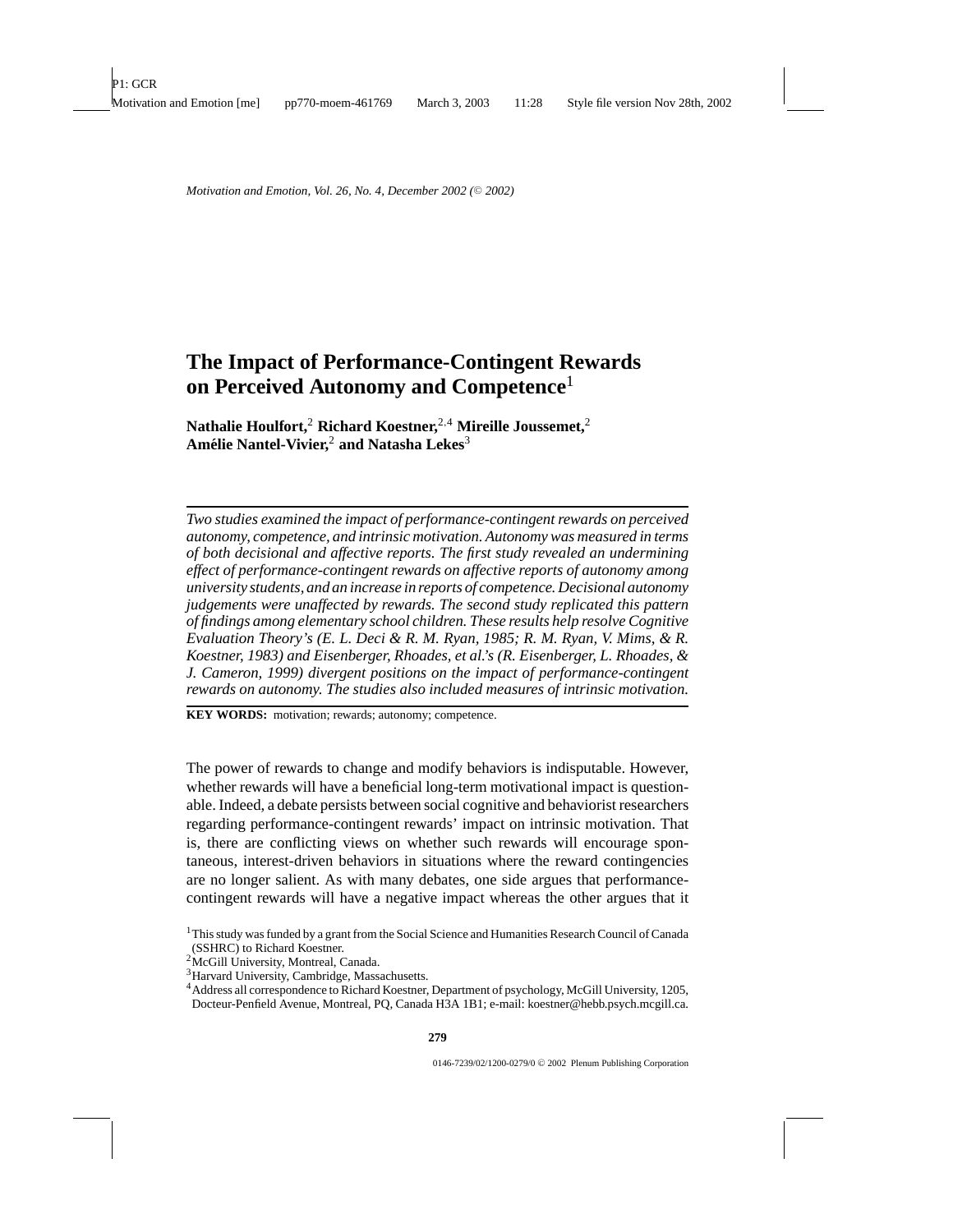will have a positive impact. What is unique about this debate, however, is that the two sides have identified exactly the same mediating variable in the rewardintrinsic motivation relationship—namely, perceived autonomy—but have arrived at opposite conclusions regarding the impact of performance-contingent rewards on this critical mediator. Thus, cognitive evaluation theory (Deci & Ryan, 1980, 1985, 2000) argues that performance-contingent rewards will typically undermine intrinsic motivation because they *decrease* feelings of autonomy. By contrast, behaviorist researchers contend that performance-contingent rewards will enhance intrinsic motivation because they *increase* feelings of autonomy (Eisenberger, Pierce, & Cameron, 1999; Eisenberger, Rhoades, & Cameron, 1999). The present article will clarify how this particular debate has taken such an unusual turn.

# **HOW PERFORMANCE-CONTINGENT REWARDS INCREASE AUTONOMY**

A laboratory study done by Eisenberger, Rhoades, et al. (1999) sought to examine the relations of performance-contingent rewards with perceived autonomy and intrinsic motivation. Performance-contingent rewards are defined as those given for performing an activity well, matching a standard of excellence, or surpassing a specific criterion (Ryan, Mims, & Koestner, 1983). Their study revealed that performance-contingent reward enhanced perceived autonomy and both selfreported enjoyment and free-choice persistence. It was also shown that perceived autonomy reliably mediated the effect of reward on enjoyment but was unrelated to free-choice persistence. Perceived autonomy was measured with a single item that assessed perceptions of choice/decision about engaging in the activity ("How much choice did you have as to whether or not carry out the picture task?" Eisenberger, Rhoades, et al., 1999, p. 1029). These findings were interpreted as demonstrating that performance-contingent reward has a strong positive impact on perceived autonomy, and that perceived autonomy is in fact the key mediating variable in promoting intrinsic motivation.

In explaining the findings described above, Eisenberger and colleagues (Eisenberger, Pierce, et al., 1999; Eisenberger, Rhoades, et al., 1999) made the argument that the offer of rewards by an experimenter or a supervisor conveys freedom of action to the potential recipient, not an attempt to control behavior. That is, being in the position of having to offer a reward to someone so that they will perform at a high level is thought to communicate the fact that the rewarder cannot directly control the recipient's behavior. Consequently, the recipient can decide whether or not to accept the reward, thereby demonstrating the recipient's control over his or her environment and consequently boosting feelings of autonomy.

A potential problem with the argument outlined above is that it does not appear to be specific to performance-contingent rewards rather than, say, engagementcontingent rewards (given for simply doing a task; Eisenberger & Cameron,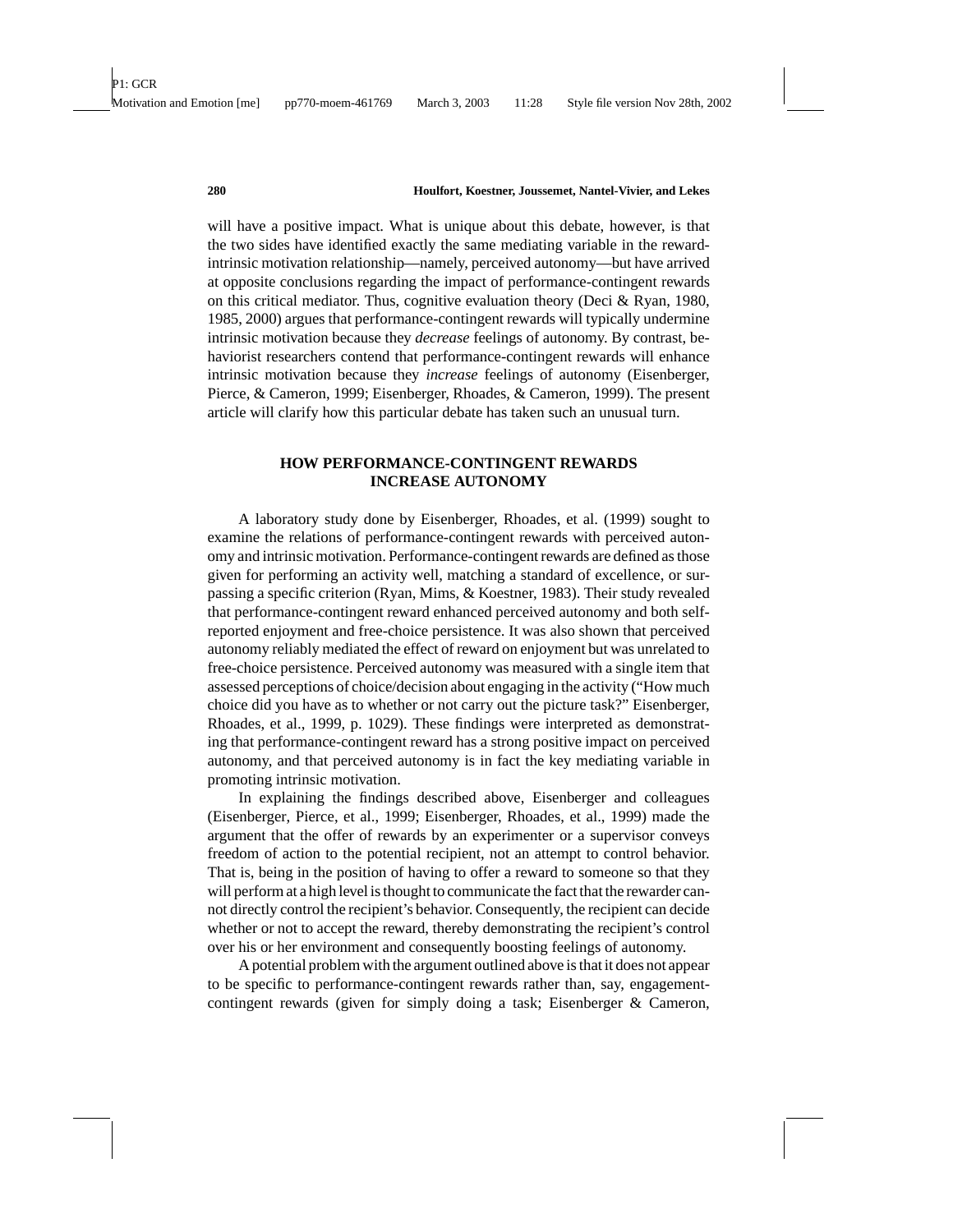1996). Thus, offering a reward so that someone will engage a task would seem to communicate that not only is the experimenter unable to control the participant's motivation to perform well but that he or she cannot even control whether the participant will choose to begin the activity. However, Eisenberger and colleagues (Eisenberger, Pierce, et al., 1999; Eisenberger, Rhoades, et al., 1999) argued that engagement-contingent rewards undermined intrinsic motivation. These authors have not specified why autonomy can be increased by some type of rewards—namely, performance-contingent rewards—but not by engagementcontingent rewards.

# **HOW PERFORMANCE-CONTINGENT REWARDS UNDERMINE AUTONOMY**

Cognitive evaluation theory (CET; Deci & Ryan, 1985, 2000) was developed to explain the impact of external events such as tangible rewards, praise, and deadlines on intrinsic motivation and it consisted of three basic propositions (Deci, 1975; Deci & Ryan, 1980, 1985). First, intrinsically motivated behaviors were hypothesized to be based in humans' innate needs for autonomy and competence. Second, social events were expected to influence intrinsic motivation by their impact on perceptions of autonomy and competence. Thus, praise was hypothesized to enhance intrinsic motivation because it communicates competence whereas providing people with choices was expected to enhance intrinsic motivation because it makes people feel autonomous (Deci, 1972; Pittman, Davey, Alafat, Wetherill, & Kramer, 1980; Zuckerman, Porac, Lathin, Smith, & Deci, 1978). Third, the exact motivational impact of an external event such as a reward depends on whether the recipient interprets the event as controlling versus informational. Controlling events are experienced as pressure to act, think or feel in particular ways, and interfere with feeling autonomous. Informational events provide performance feedback in a context of choice and bolster competence without endangering autonomy.

Deci and Ryan (1985) have argued that of all types of reward effects, performance-contingent rewards are the most complex because they have the potential to communicate both competence and control. Engagement-contingent and completion-contingent rewards, by contrast, communicate primarily control and offer little in the way of competence feedback. It is because of the dual nature of performance-contingent rewards (enhancing competence feedback while threatening autonomy) that Ryan et al. (1983) argued that their impact will depend critically on whether the interpersonal context in which they are administered is informational versus controlling. Indeed, these researchers showed that informationally presented performance-contingent rewards enhanced intrinsic motivation relative to a no-reward control group whereas these same rewards undermined intrinsic motivation when they were presented in a controlling manner ("You will receive a \$3 reward at the end of today's session if you perform up to our standards").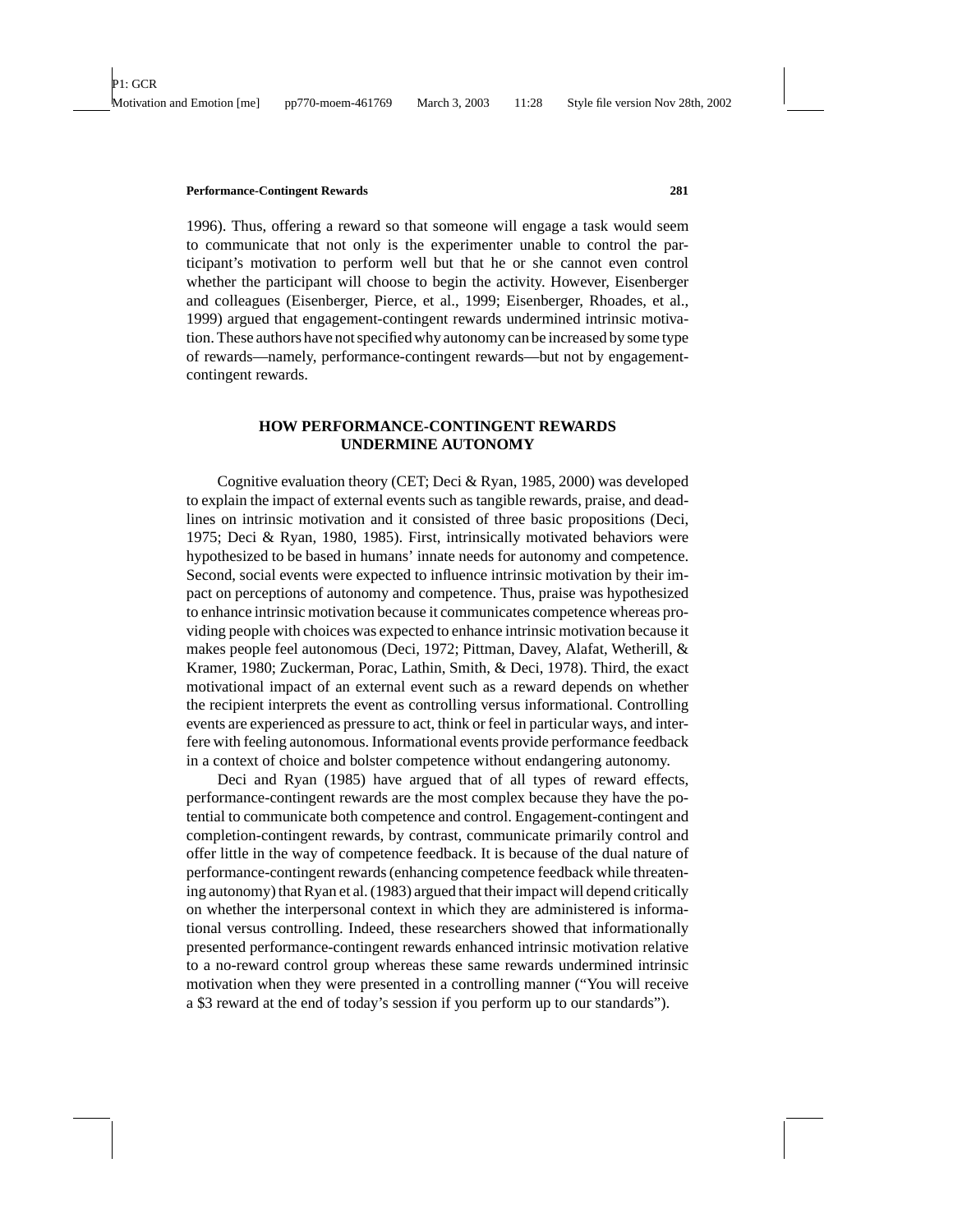From the perspective of CET, the significant enhancement effect obtained by Eisenberger, Rhoades, et al. (1999) in their study could be explained if the interpersonal climate of the experiment was informational rather than controlling. CET would hold that performance-contingent rewards can only enhance intrinsic motivation by bolstering feelings of competence. Relatedly, Harackiewicz and colleagues have argued that performance-contingent rewards have symbolic properties related to competence such that individuals care more about doing well when rewards are present and thus especially relish the competence feedback that accompanies earning a performance-contingent reward (Harackiewicz, Manderlink, & Sansone, 1984; Sansone & Harackiewicz, 1998). CET suggests that the impact of performance-contingent rewards on autonomy would tend to be negative because the rewards are pressuring and convey that the individual is expected to perform up to the experimenter's standards. Although this negative effect could be mitigated if the performance-contingent rewards were offered in a noncontrolling way, there are no circumstances under which CET would hypothesize a significantly *positive* impact of rewards on autonomy. That is, although performance-contingent rewards may increase intrinsic motivation, it would be the result of enhanced competence, not autonomy.

A potential problem with the CET view of the effects of performancecontingent rewards on intrinsic motivation is that the critical study which distinguished between informational and controlling rewards, Ryan et al. (1983), failed to find a direct impact of performance-contingent rewards on perceived autonomy, although they did have their predicted effects on intrinsic motivation. A subsequent study of the impact of informational versus controlling forms of competition on intrinsic motivation did find that the negative impact of controlling competition was mediated by feelings of pressure and tension (Reeve & Deci, 1996).

### **WHY THE DIFFERENT RESULTS?**

We believe that the results obtained by Eisenberger, Rhoades, et al. (1999) differ from the usual "CET" findings because of the way in which they operationalized autonomy. Autonomy refers to the extent to which the initiation and regulation of one's actions is determined by personal interests and meaningful values (i.e., by the self) versus being pressured and coerced by external contingencies, or unintegrated aspects of the self such as harsh introjects (Ryan & Deci, 2000). Because CET specifically links the negative impact of rewards to their controlling significance, and because control is defined in terms of pressure to act, think or feel in particular ways, researchers have tended to assess perceived autonomy in terms of the phenomenological experience of pressure–tension versus freedom. However, autonomy can also be assessed in terms of the availability of behavioral options (Iyengar & Lepper, 2000). For example, participants can be asked the extent to which they felt they had a choice about which option to select.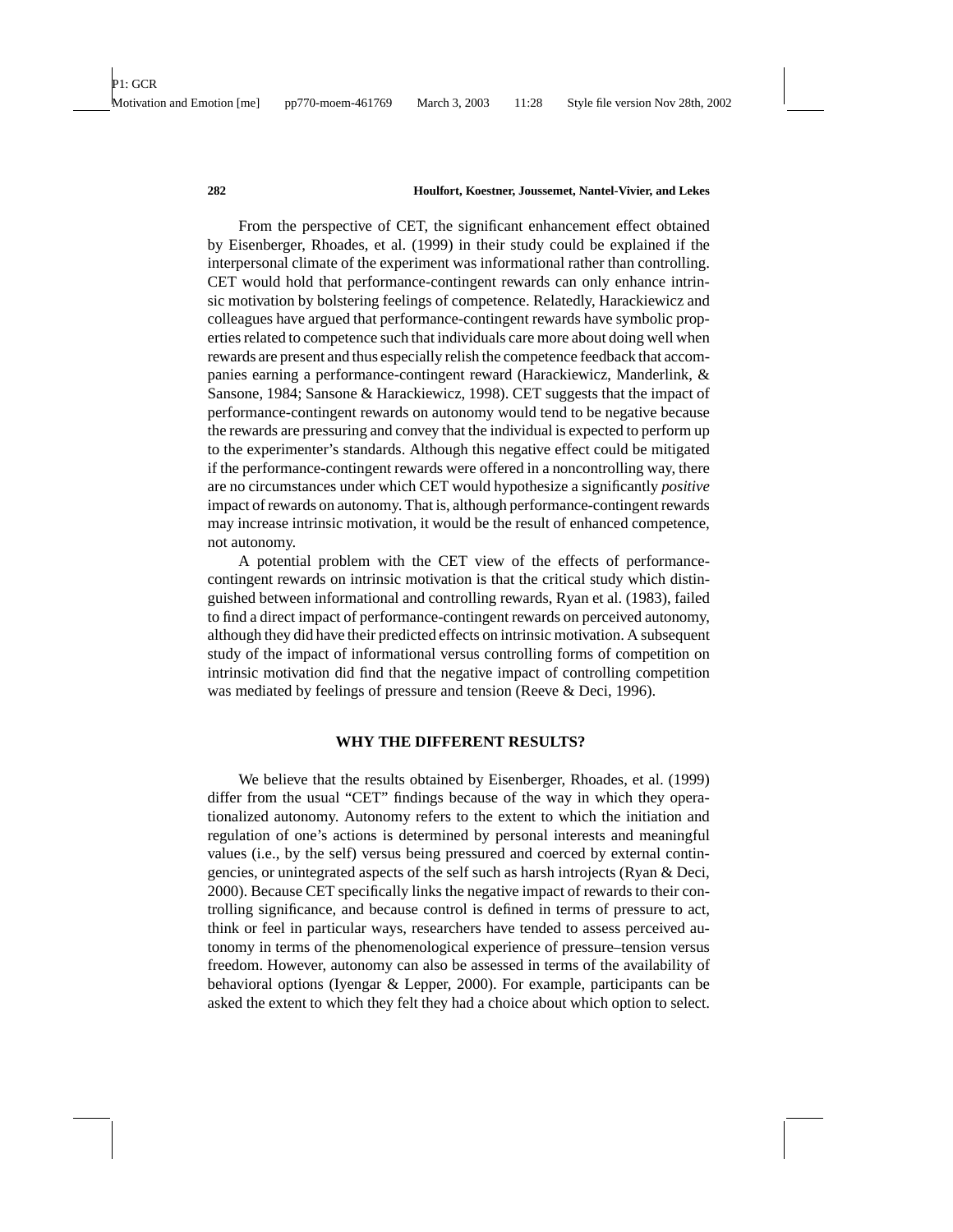We suggest distinguishing these two ways of measuring perceived autonomy as "affective" and "decisional." Although the two measures of autonomy should be somewhat positively correlated, we would argue that CET was clearly framed in terms of the affective experience of autonomy whereas Eisenberger and colleagues have assessed autonomy in terms of judgements about one's opportunity to decide among behavioral options. Decisional autonomy is expected to be more difficult to report because the individual has to consciously assess whether he or she had the choice to engage in the activity or which strategy to use (e.g., "I believe I had a choice over which strategies to try"). The phenomenological or affective experience of autonomy, by contrast, can be fairly directly assessed by inquiring about the presence of feelings of pressure and tension. A more differentiated evaluation of autonomy may allow us to determine which aspect of autonomy is more affected by performance-contingent rewards, and whether it is positively or negatively. By using both Eisenberger, Rhoades, et al.'s (Eisenberger, Rhoades, et al., 1999) and CET's operationalization of autonomy, we may reach a more differentiated understanding of the impact of performance-contingent rewards on perceived autonomy and hopefully reconcile the two sides of this long-lasting debate.

### **PRESENT STUDIES**

Two laboratory studies tested whether performance-contingent rewards have differential impacts on perceived competence and autonomy. The first study also distinguished between affective and decisional components of autonomy. The two studies also included measures of intrinsic motivation. The first study was modelled after Eisenberger, Rhoades, et al.'s laboratory study with college students (Eisenberger, Rhoades, et al., 1999) but included an assessment of both aspects of autonomy and varied whether the performance-contingent rewards were administered in a controlling or informational manner. The second study was a replication of key findings of the first study, but this time with elementary school children. It was predicted that performance-contingent rewards would enhance feelings of competence and the decisional component of perceived autonomy, whereas it would negatively impact the affective measure of perceived autonomy.

# **STUDY 1**

Eisenberger, Rhoades, et al. (1999, Study 1) recently completed an experimental study with college students which revealed that performance-contingent rewards had a significant incremental effect on perceived autonomy, free time spent performing the task, and expressed task enjoyment. No main effect of performancecontingent reward was found on perceived competence, however.

Study 1 sought to examine the impact of performance-contingent rewards on perceived autonomy, perceived competence, and intrinsic motivation. An affective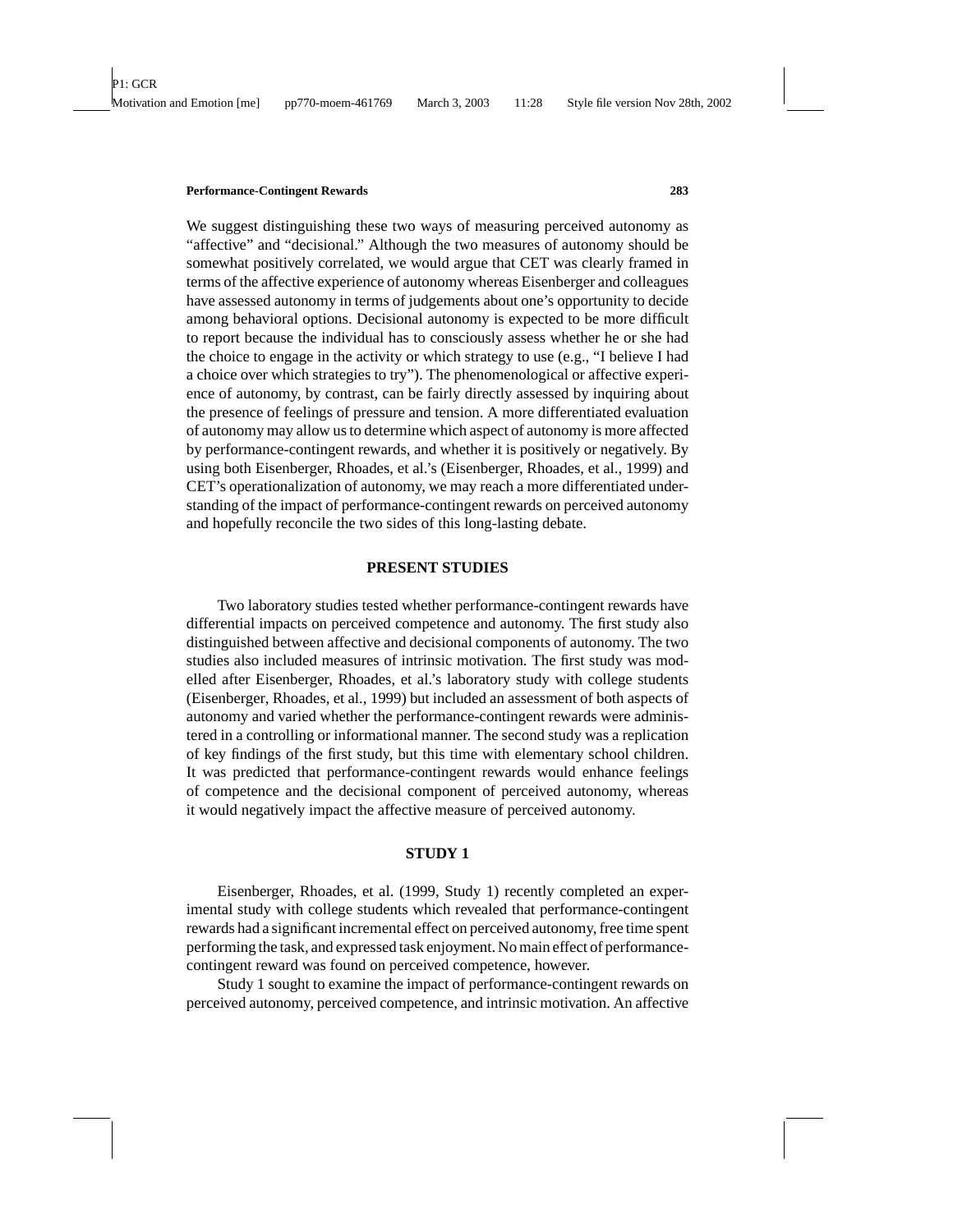and decisional measure of perceived autonomy was used and because previous research has shown that the interpersonal style in which rewards are administered influences their impact (Pittman, Cooper, & Smith, 1977; Ryan et al., 1983), we decided to include this as an independent variable in our design.

We hypothesized that participants in the performance-contingent reward condition would report lower affective autonomy but not decisional autonomy, and higher perceived competence than participants in the no-reward condition. Furthermore, the impact of performance-contingent rewards on intrinsic motivation was expected to depend on whether they were informational or controlling. It is possible that performance-contingent rewards administrated in an informational manner could lead to higher intrinsic motivation but controlling rewards would not (Harackiewicz et al., 1984; Harackiewicz & Manderlink, 1983).

# **Method**

# *Participants*

Participants in this study were 85 undergraduate students who participated for extra-credit. Their mean age was 19.3 years and 80% were women. Participants were randomly assigned to four conditions.

# *Procedure*

All participants did the experiment individually. On reporting to the experiment, participants were told that they would be participating in a perceptual discrimination experiment. Each participant was seated at a table on which a computer and three general interest news magazines (*Time*, *McLean*, and *L'Actualité*) were placed. The computerized task consisted of finding subtle differences between drawings that looked similar. Participants reviewed seven pairs of drawings, and the task was designed so that the number of differences that had to be found increased from one drawing to the next. The task also provided automatic feedback in the sense that when the required number of differences was found (one in the first drawing, two in the second drawing, and so on till the seventh drawing) the participant was automatically advanced to the next drawing. Every participant received positive verbal feedback. The "find-the-error" task was used in previous studies and had been shown to have a high level of intrinsic interest (Eisenberger & Leonard, 1980; Eisenberger & Masterson, 1983; Eisenberger, Masterson, & McDermitt, 1982; Eisenberger, Rhoades, et al., 1999).

When seated in front of the computer, all participants faced a welcome screen and were told: "The task consists of finding subtle differences between drawings that look similar. Every drawing contains up to 10 differences, and the aim of the study is to assess the cognitive processes involved in this perceptual discrimination task. For example, (experimenter started the demo and pointed the computer mouse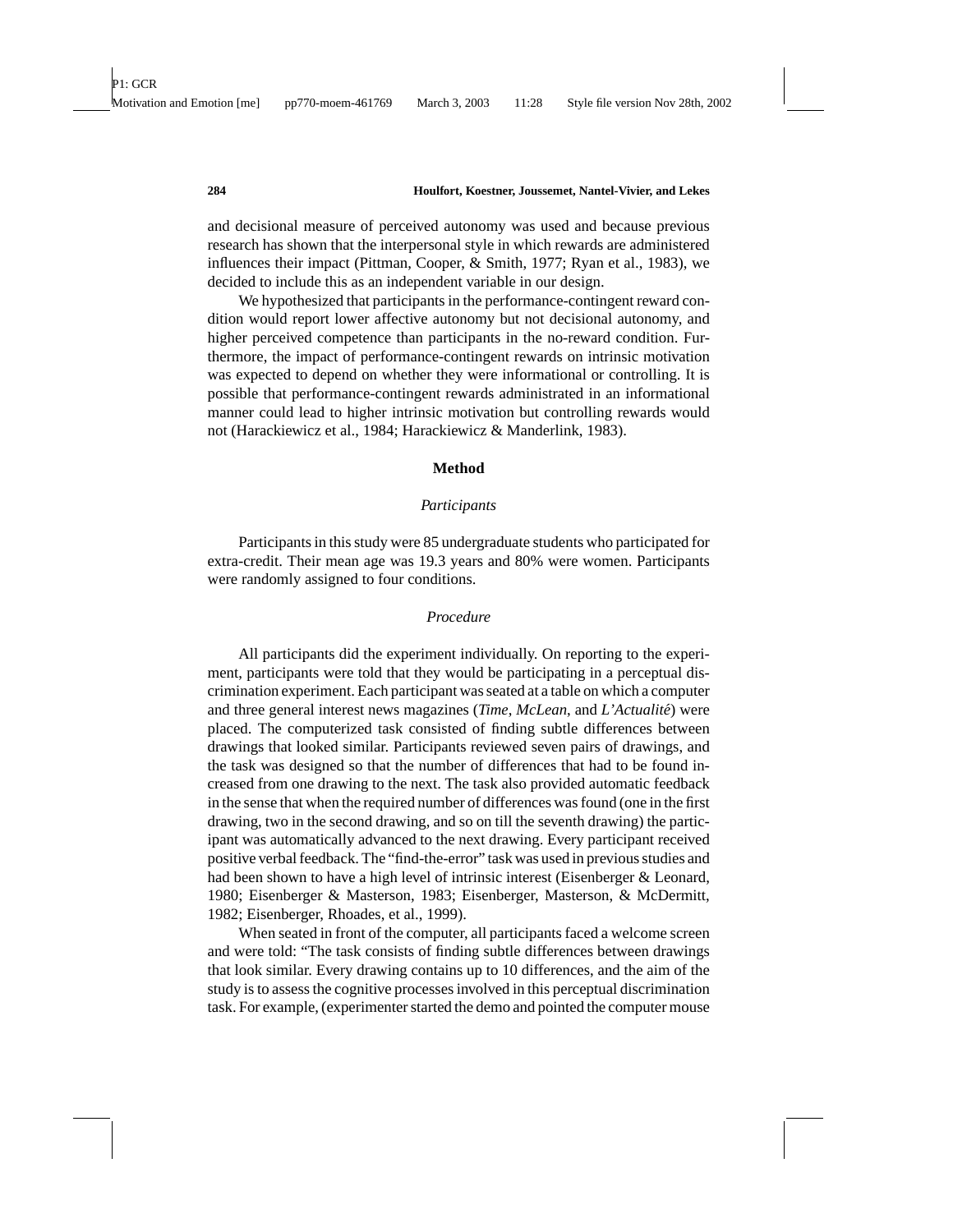on one difference) one difference in this drawing is the finger present in the right picture but not in the left picture, so you would click on it (experimenter clicked on the difference with the computer mouse)." Once the experimenter clicked on the difference, another pair of drawings appeared and the procedure was repeated, but this time two differences needed to be found. Participants were informed that they had a 4-min time limit for each pair of drawings.

*Interpersonal Context Induction.* All participants received either informational feedback or controlling feedback. These instructions were modelled after those employed by Pittman et al. (1977), Ryan (1982), and Ryan et al. (1983). Specifically, participants in the *informational feedback* condition were told "if you reach the point where you can find six differences, you will have achieved an excellent level of performance. Just do as well as you can."

Participant in the *controlling feedback* condition were told: "If you reach the point where you can find six differences, like you should, you will have performed up to our standard and achieved an excellent level of performance. You should try as hard as possible because I haven't been able to use most of the data I've gotten so far, but if you do well, as you should, I'll be able to use yours."

After the fourth drawing, the experimenter gave participants information on their performance. Participants in the *informational* group were told, "You are doing really well" whereas those in the *controlling* group were told, "You are doing really well, as you should, if you keep it up I will be able to use your data." Once the task was completed, the experimenter acknowledged their good performance. Participants in the *informational* group were told, "You found at least six differences, this is an excellent level of performance" whereas those in the *controlling* group were told, "You found at least six differences, just as you should, this is an excellent level of performance. I'll be able to use your data."

We used an absolute performance standard (e.g., solving a particular number of "find-the-error" problems) instead of a normative performance standard (e.g., surpassing a certain percentage of participants). Although Eisenberger, Rhoades, et al. (1999, Study 1) did not find a main effect of performance-contingent reward on perceived competence, they found a significant interaction between reward and type of performance standard on competence, so that reward increased perceived competence only when an absolute performance standard was used and not when a normative performance standard was employed. We thus decided to focus on the type of performance standard that yielded the most significant results (no other significant interaction concerning performance standard was reported by Eisenberger, Rhoades, et al., 1999).

*Reward Induction.* Each participant in the performance-contingent-reward condition was informed that he/she would receive \$5 if he/she achieved the criteria described above.

*Informational performance-contingent-reward* participants were told, "We have received some extra money from a grant, so we will be able to pay those who do well on this activity. You will receive a 5\$ reward at the end of this session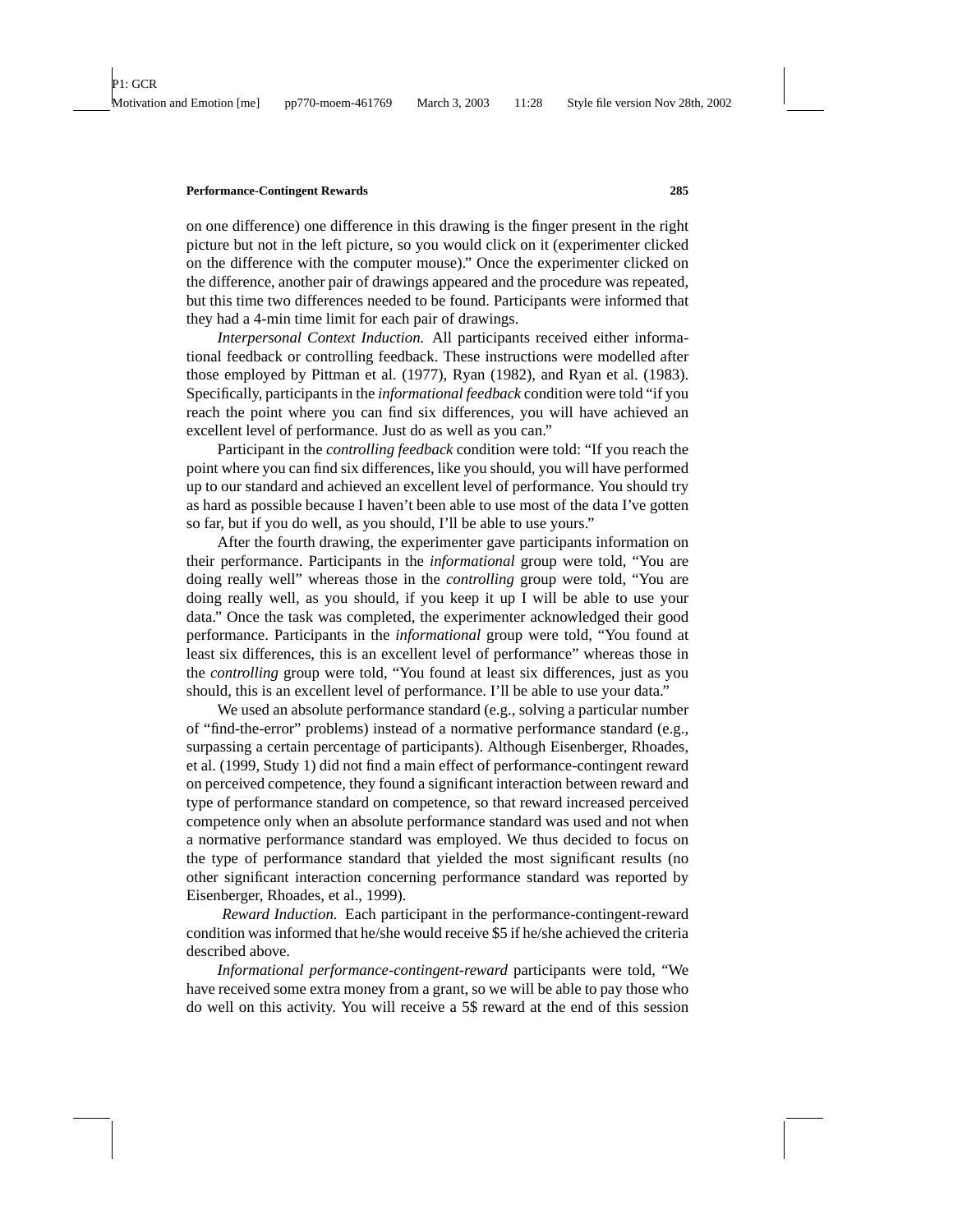if you do well on the task." Starting then, after each mention of "excellent level of performance" the experimenter immediately said "for which you will receive a reward of 5\$ at the end of this session."

*Controlling performance-contingent-reward* participants were told, "We have received some extra money from a grant, so we will be able to pay those who do as well as they should on this activity. You will receive a 5\$ reward at the end of this session if you perform up to our standard." After each subsequent mention of "excellent level of performance" the experimenter immediately said "for which you will receive a reward of 5\$ at the end of this session."

At the end of the task, after the experimenter highlighted their excellent performance, participants in the performance-contingent-reward conditions were told, "You earned your 5\$."

*The Dependent Measures.* After completing the task, the experimenter informed the participants that the experiment was over, and that they needed to fill out a short questionnaire. The experimenter excused herself and stated that she had to make a photocopy of the questionnaire and that she would be back in 5 min. The participant was thus left alone for 5 min with the possibility to complete more "find-the-error" pictures or read the magazines that were left by the experimenter. The behavioral measure of intrinsic motivation consisted of the number of errors participants found (both accurate and inaccurate) during the free-choice period. In essence, this is an indication of the extent to which participants continued to be engaged with the task during the free-choice period. A recent meta-analysis of reward effects found that such a performance measure yielded similar results to the more typical behavioral observation measure (Deci, Koestnter, & Ryan, 1999).

The questionnaire consisted of 21 interspersed items assessing affective and decisional autonomy, perceived competence, and interest. Six items assessed *affective autonomy* (e.g., "During the picture task I felt pressured"). Negative worded items were reverse-scored to assess positive affective experience of autonomy (Koestner, Zuckerman, & Koestner, 1987; Reeve, Nix, & Hamm, 2001; Ryan et al., 1983). Five items assessed *decisional autonomy*, including Eisenberger, Rhoades, et al.'s (Eisenberger, Rhoades, et al., 1999, Study 1) single perceived autonomy item ("How much choice did you have as to whether or not carry out the picture task?").<sup>5</sup> The three items that assessed perceived *competence* included Eisenberger, Rhoades, et al.'s (Eisenberger, Rhoades, et al., 1999, Study 1) item "How poorly or well did you do on the picture task?" as well as another used in previous research (e.g., "I felt incompetent while searching for differences"; Koestner et al., 1987; Ryan et al., 1983). The seven items that assessed *interest* included Eisenberger, Rhoades, et al.'s (Eisenberger, Rhoades, et al., 1999, Study 1) single

<sup>5</sup>It is noteworthy that 23 of the 85 participants (27%) spontaneously asked for clarification from the experimenter regarding the meaning of the item, "how much choice did you have as to whether or not to carry out the picture task?" It seems that the wording of this question was confusing to many participants. This single item was the sole measure of autonomy used by Eisenberger, Rhoades, et al. (1999). No other items on the questionnaire elicited more than a single query from participants.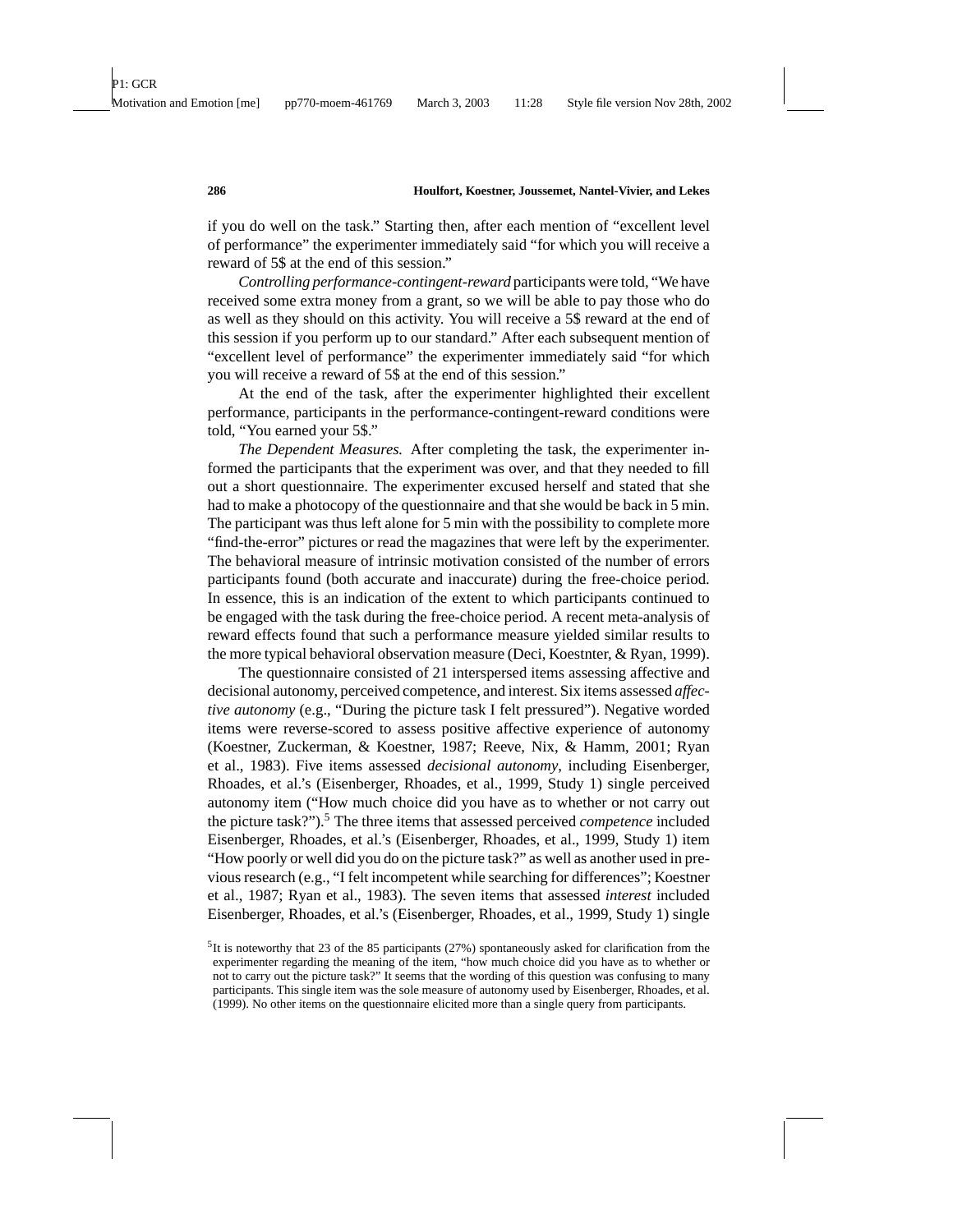item "How enjoyable did you find the picture task?" as well as others used in previous research (e.g., "I found searching for the differences interesting"; Koestner et al., 1987; Ryan et al., 1983). Each of these scales was answered on a 7-point Likert scale. All scales had an acceptable level of internal reliability Cronbach alpha ranging from .72 to .91.

## **Results and Discussion**

#### *Preliminary Analyses*

A principal component analysis was done on the items assessing autonomy. Two components emerged with Eigen values greater than 1 and accounted for 46.6% of the variance. The extracted components reflected affective autonomy (30.7% of the variance) as well as decisional autonomy (15.8% of the variance). The items and their factor loadings are presented in Table I. One item, "I felt relaxed while searching for differences" loaded on both components (.36 on both components), and was thus eliminated from further analyses. It is noteworthy that Eisenberger, Rhoades, et al.'s autonomy item (Eisenberger, Rhoades, et al., 1999) clearly loaded on the decisional autonomy component . The two components were unrelated to each other  $(r = .17, p > .10)$ .

Correlations were calculated among the measures included in the study. Perceived competence was significantly positively related to affective autonomy  $(r =$ .26,  $p < .05$ ), but was unrelated to decisional autonomy ( $r = .14$ ). Perceived competence and decisional autonomy were significantly correlated with self-reported interest  $(r = .32, p < .01; r = .23, p < .05)$ , but only perceived competence was related to free-choice activity  $(r = .28, p < .01)$ . Affective autonomy was

| <b>Items</b>                                                                                                      | Factor 1 | Factor 2        |
|-------------------------------------------------------------------------------------------------------------------|----------|-----------------|
| Affective autonomy                                                                                                |          |                 |
| I felt a relaxed sense of personal freedom                                                                        | .55      | $\overline{11}$ |
| I felt pressure (Reversed)                                                                                        | .85      | .01             |
| I felt tense (Reversed)                                                                                           | .77      | .02             |
| I felt nervous (Reversed)                                                                                         | .85      | .02             |
| I felt anxious (Reversed)                                                                                         | .86      | .12             |
| Decisional autonomy                                                                                               |          |                 |
| I felt I was pursuing goals that were my own                                                                      | 13       | -44             |
| I felt I had control to decide how to solve the task                                                              | .00.     | .73             |
| I believe I had a choice over strategies to try                                                                   | .08      | .73             |
| I felt I was doing what the experimenter wanted<br>me to do (Reversed)                                            | $-.05$   | .47             |
| Eisenberger et al.'s item: How much choice did<br>you have as to whether or not to carry out the<br>picture task? | .06      | .50             |

**Table I.** Factors Loadings for Autonomy Items in Study 1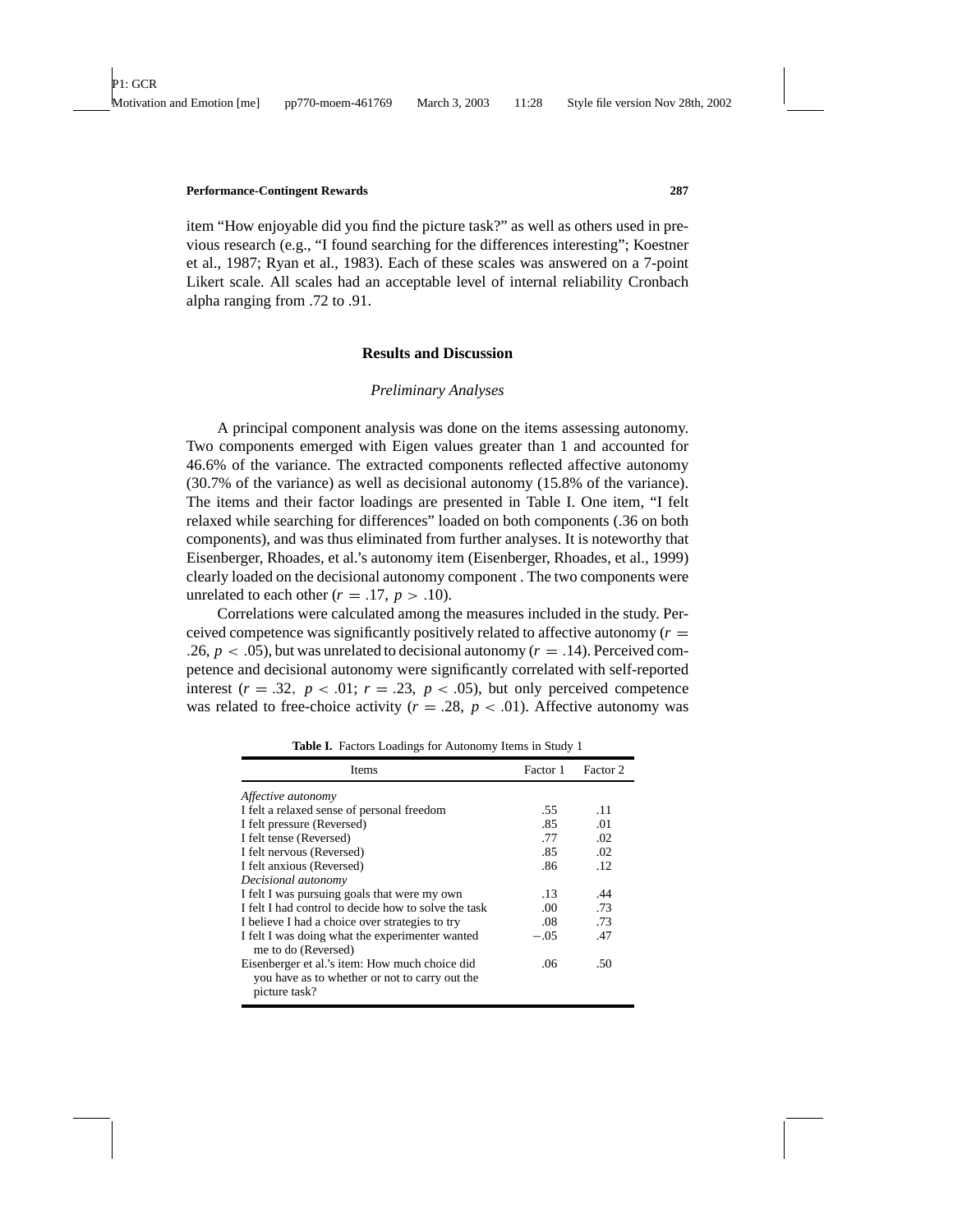unrelated to self-reported interest  $(r = .08)$ . Neither of the autonomy measures correlated with the behavioral measure of intrinsic motivation ( $r$ 's = .04 and .07). The two measures of intrinsic motivation, self-reported interest and free-choice activity, were significantly positively related  $(r = .34, p < .01)$ .

It is important to note that the obtained relation between decisional autonomy and self-reported interest  $(r = .23)$  was somewhat higher than the correlation of  $r = .17$  obtained by Eisenberger, Rhoades, et al. (1999). It is also worth noting that Eisenberger, Rhoades, and colleague similarly obtained a nonsignificant relation between their measure of autonomy and free-choice activity  $(r = -.03)$ . Thus, the relations obtained among outcome measures in the present study closely mirrored those reported by Eisenberger, Rhoades, et al.

Preliminary analyses revealed no two-way or three-way interactions involving gender; it was therefore excluded from the analyses that follow.<sup>6</sup> Preliminary analyses also indicated that the experimental conditions had no effect on actual performance during the performance period. It was therefore not necessary to control for performance when examining the critical dependent variables.

# *Main Analyses*

To examine our central hypothesis, that performance-contingent rewards would decrease affective experience of autonomy but not decisional autonomy, while enhancing perceived competence, a  $2 \times 2 \times 3$  ANOVA was performed with Reward (Present/Absent) and Interpersonal Style (Informational/Controlling) as between-subject factors and Type of Need (Affective Autonomy/Decisional Autonomy/Perceived Competence) as a within-subject factor. For this analysis, we used the standardized scores of affective and decisional autonomy and perceived competence. This ANOVA revealed a significant Reward  $\times$  Type of Need interaction,  $F(1, 83) = 4.89$ ,  $p < .01$ . Participants in the performance-contingent reward condition reported relatively lower affective autonomy but relatively higher feelings of competence compared to participants in the control condition. Decisional autonomy did not vary much between conditions. Interpersonal style did not account for any main effect or interaction. Means and standardized scores for the reward and control conditions are reported in Table II.

To more carefully examine the strength of the reward effects on the dependent variables, separate  $2 \times 2$  ANOVAs were performed with Reward (Present/Absent) and Interpersonal Style (Informational/Controlling) as between-subject factors. A significant main effect of performance-contingent reward on affective autonomy,  $F(1, 83) = 4.07$ ,  $p < .05$  was revealed, such that participants rewarded for their good performance reported significantly less affective autonomy  $(M =$ 4.18) than participants in the no-reward condition  $(M = 4.74)$ . In addition,

<sup>&</sup>lt;sup>6</sup>Gender had a main effect on perceived competence  $F(1, 83) = 4.22$ ,  $p < .05$ , such that women reported feeling more competent ( $M = 6.02$ ) than men ( $M = 5.61$ ).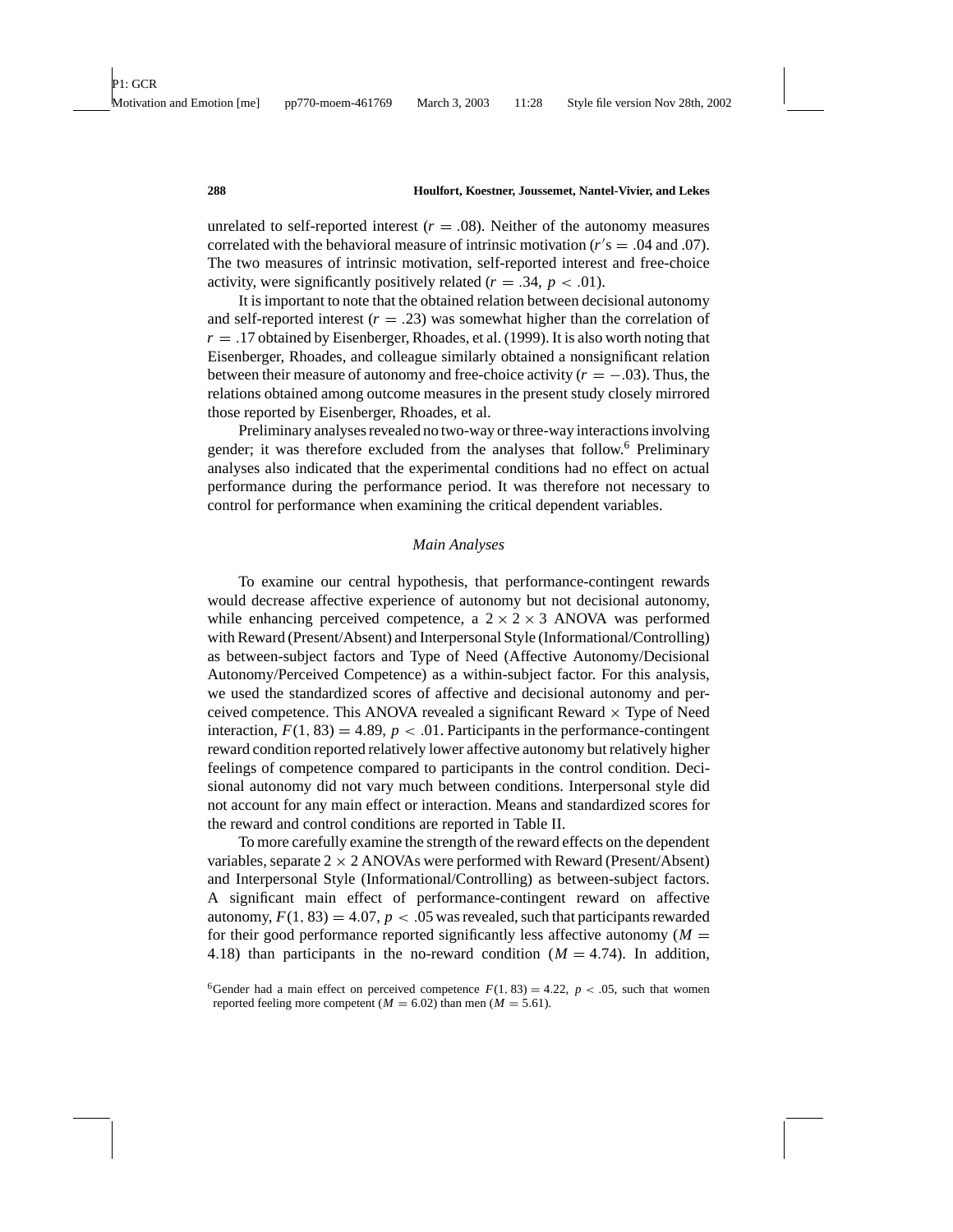| Variables           | Rewards       | No reward     |
|---------------------|---------------|---------------|
| Affective autonomy  | $4.18(-0.21)$ | 4.74(0.22)    |
| Decisional autonomy | $5.34(-0.13)$ | 5.54(0.13)    |
| Competence          | 6.08(0.19)    | $5.79(-0.19)$ |
| Autonomy            | 5.86          | 5.81          |
| Competence          | 6.33          | 6.21          |
| <i>Interest</i>     | 6.00          | 5.81          |
|                     |               |               |

**Table II.** Means and Standardized Scores by Performance-Contingent Reward Condition for Study 1

*Note*. Italicised variables are the exact items used by Eisenberger, Rhoades, et al. (1999). Values in parentheses are the standardized scores.

performance-contingent reward had a marginal effect on perceived competence,  $F(1, 83) = 3.07$ ,  $p = .08$ , such that participants in the performance-contingent reward condition felt somewhat more competent  $(M = 6.08)$  than participants who were not rewarded for their good performance  $(M = 5.79)$ . Performancecontingent reward had no main effect on decisional autonomy. It should be noted that we also included Eisenberger, Rhoades, et al.'s perceived autonomy, competence, and interest items as separate dependent variables in this same analysis (Eisenberger, Rhoades, et al., 1999), and no effect approached significance  $(p's > .26)$ . In addition, interpersonal styles had no effect on any of the dependent variables.

Separate  $2 \times 2$  ANOVAs were performed on the two measures of intrinsic motivation with reward and interpersonal style as between-subject factors. No effect approached significance ( $p$ 's  $>$  .10). Thus, even if performance-contingent rewards had a detrimental impact on affective autonomy, they had no impact on participants' self-reported interest or free-choice activity.

# **STUDY 2**

This second study aimed to replicate the key findings of Study 1 with elementary school children. Reward strategies are often used in elementary school to promote motivation and the rewards used are typically performance contingent. It might be argued that school children are accustomed to receiving performancecontingent rewards and thus are unlikely to experience as much tension–pressure or other negative consequences when such rewards are offered to them. We thus wished to examine if the same pattern of results for performance-contingent rewards would be obtained for children's reports of affective autonomy and perceived competence. We hypothesized that performance-contingent rewards would decrease reports of affective autonomy while enhancing feelings of competence. We did not include a measure of decisional autonomy for the children because it had not been influenced by rewards in Study 1.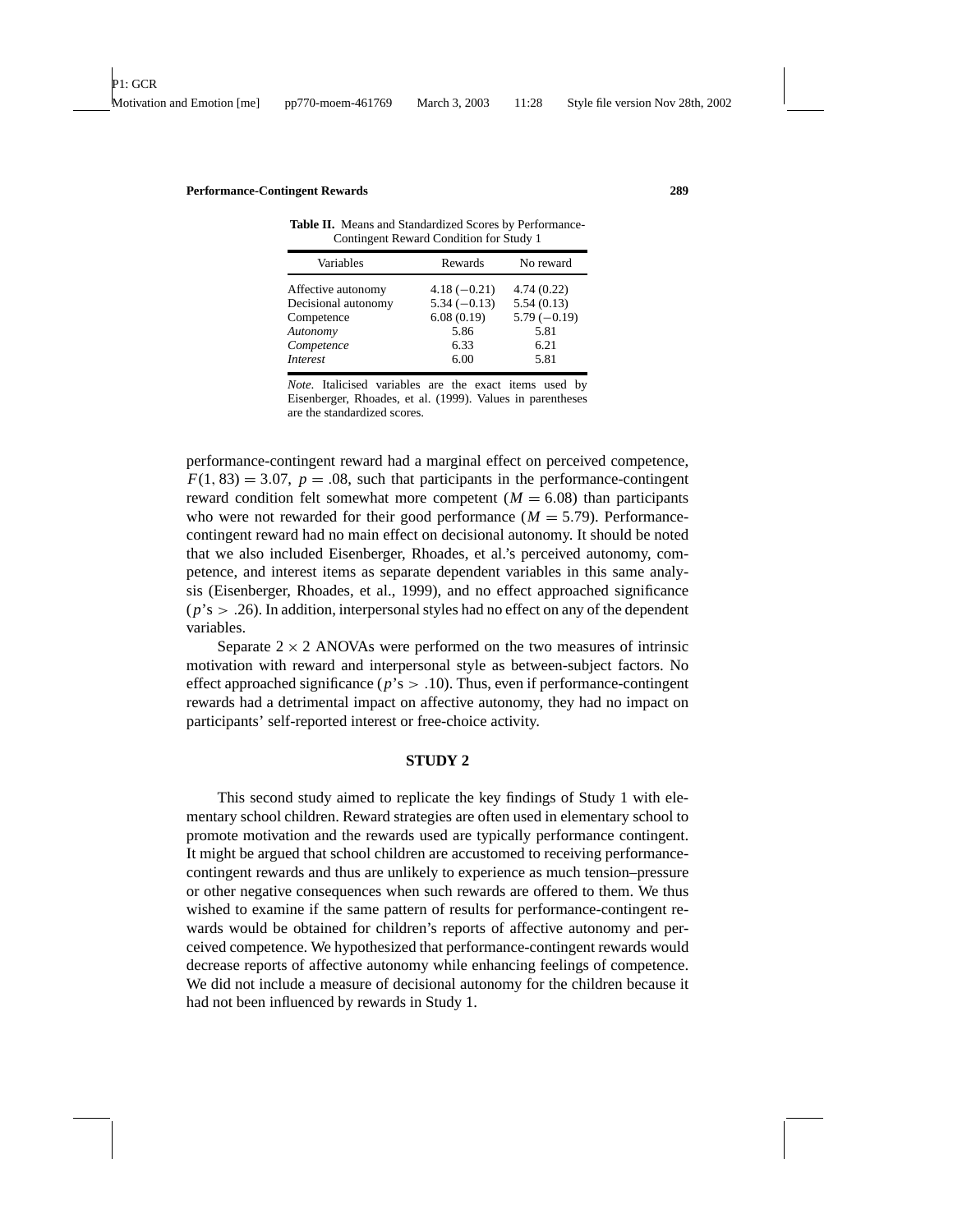#### **Methods**

#### **Participants**

Participants were 145 children in the third, fourth, fifth, and sixth grade (65 boys, 80 girls) recruited through the Montreal School Board. Approval was given by school principals and teachers. A letter was sent to parents, explaining the purpose and nature of the study. Parents were asked to return a signed permission slip to their child's teacher. Only children whose parents had agreed to let them participate took part in the experiment.

## *Procedures*

Children were randomly assigned to the performance-contingent reward versus no-reward conditions. Each child was seen individually by the experimenter who escorted them from their classroom to another room, where they were invited to sit at a table. They were introduced to the experimental task, which consisted of exercises from Raven's Standard Progressive Matrices (Raven, 1976). They were given an example of the exercises and were instructed on how to solve it. Children were instructed that they would work with a set of 10 matrices and that they would be given 4 min to complete the set. Children in the performance-contingent reward condition were told that they would get a reward if they performed well. Children in the no-reward condition were simply asked to do the task.

An easy set of matrices was selected so that all children would feel successful. The mean number of correct responses was 8.12 out of 10.

Once the experimenter made sure that the children understood the nature of the task, children were given the set of exercises. All were stopped after 4 min. The experimenter then proceeded to review children's answers. At that point, all children were told, "You did well," regardless of their actual performance. Children in the reward conditions were then given their reward (i.e., a decorative pencil).

*The Dependent Measures.* Perceived competence, affective autonomy, and interest-enjoyment were assessed with a three-item questionnaire that used 6-point scales. Specifically, children were asked to rate the extent to which they "felt they did well on the task," "felt pressured while doing the task," and "enjoyed the task." The questionnaire was completed at the end of the task; after children in the performance-contingent reward had received their reward.

#### **Results**

#### *Preliminary Analyses*

Correlations were calculated among the dependent variables. The correlations replicated perfectly our findings in Study 1. Perceived competence was positively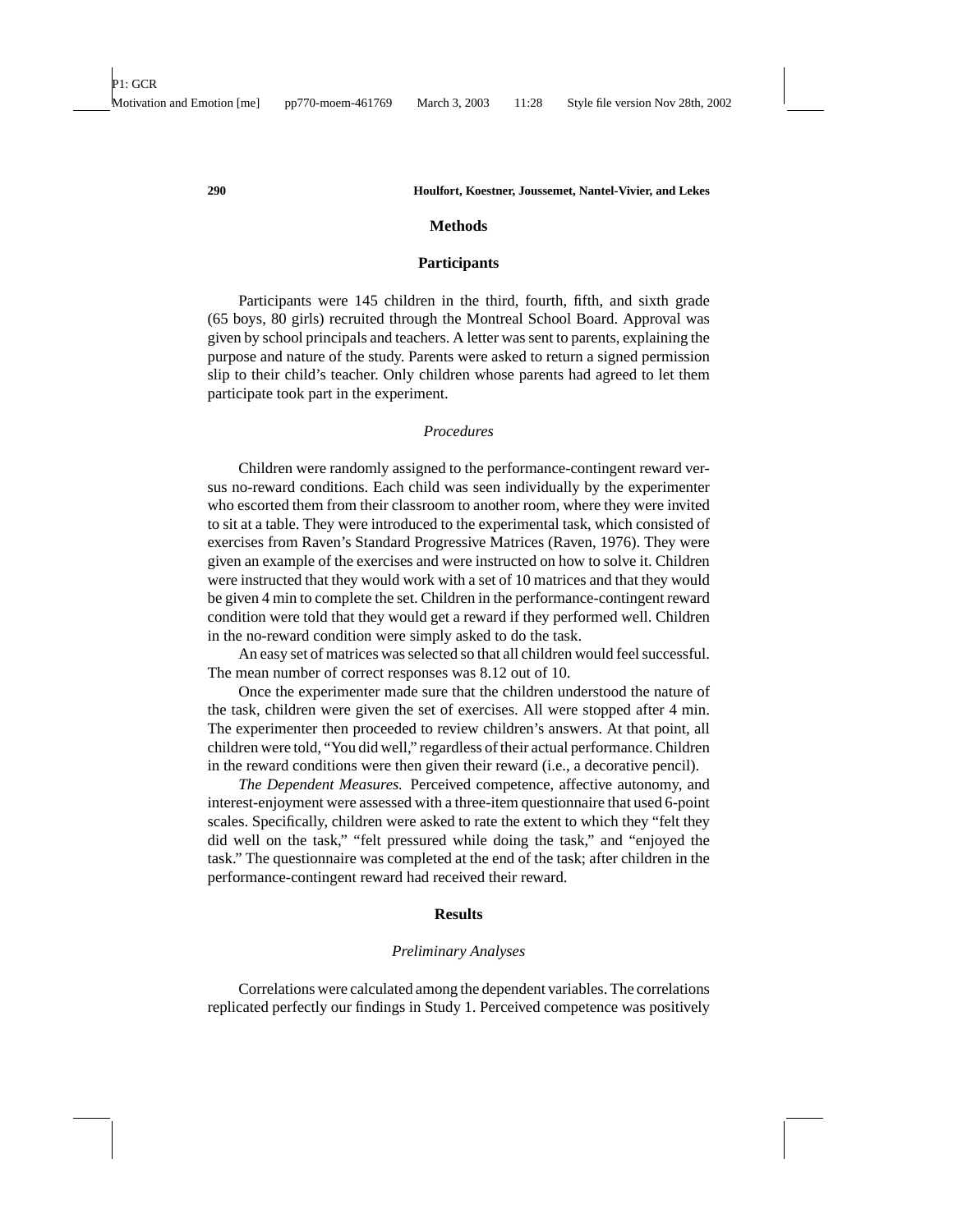| Variables          | Rewards    | No reward  |
|--------------------|------------|------------|
| Affective autonomy | 4.98(1.18) | 5.36(0.89) |
| Enjoyment          | 4.66(0.58) | 4.31(0.95) |
| Competence         | 4.24(0.87) | 4.09(0.86) |

**Table III.** Means and Standard Deviations by Performance-Contingent Reward Condition for Study 2

*Note*. Values in parentheses are standardized scores.

correlated with affective autonomy and self-reported interest  $(r = .23, p < .01;$  $r = .17$ ,  $p < .05$ ). Affective autonomy was not related to self-reported interest  $(r = .05, p > .05)$ .

Preliminary analyses indicated that the experimental condition had no effect on the children's actual performance on the matrices. It was thus not necessary to control for performance when examining the dependent variables.

#### *Main Analyses*

To replicate the critical findings of Study 1, we tested the hypothesis that performance-contingent reward would decrease affective experience of autonomy while enhancing perceived competence. A  $2 \times 2 \times 2$  ANOVA was performed with Gender and Reward (Present/Absent) as a between-subject factor and Type of Need (Affective autonomy/Perceived competence) as a within-subject factor. This ANOVA revealed a significant Reward  $\times$  Type of Need interaction,  $F(1, 141) =$ 7.23,  $p < 0.01$ . As can be seen in Table III, children in the performance-contingent reward condition reported relatively lower affective autonomy but higher perceived competence. On the other hand, children in the no-reward condition reported relatively higher affective autonomy but diminished perceived competence. This ANOVA also revealed an unexpected and significant gender by rewards interaction,  $F(1, 141) = 5.90, p < .05$ , such that performance-contingent rewards produced a greater negative impact on girls' reports of affective autonomy ( $M = 4.74$ ) than on boys ( $M = 5.33$ ).<sup>7</sup>

To clarify the unique strength of the effect of rewards on autonomy and competence, separate *t* tests by reward condition were conducted with affective autonomy and perceived competence as the dependent variables. These tests revealed that there was a highly significant effect of reward on affective autonomy,  $t(143) = 2.17$ ,  $p < .01$ , but that the reward effect for competence failed to approach significance,  $t(143) = 1.02$ , *ns*.

A  $2 \times 2$  ANOVA with gender and reward as between-subject factor was performed on children's report of enjoyment. The only significant effect to emerge

<sup>&</sup>lt;sup>7</sup>Gender had a main effect on perceived competence  $F(1, 143) = 3.95$ ,  $p < .05$ , such that boys reported feeling more competent ( $M = 4.31$ ) than girls ( $M = 4.03$ ).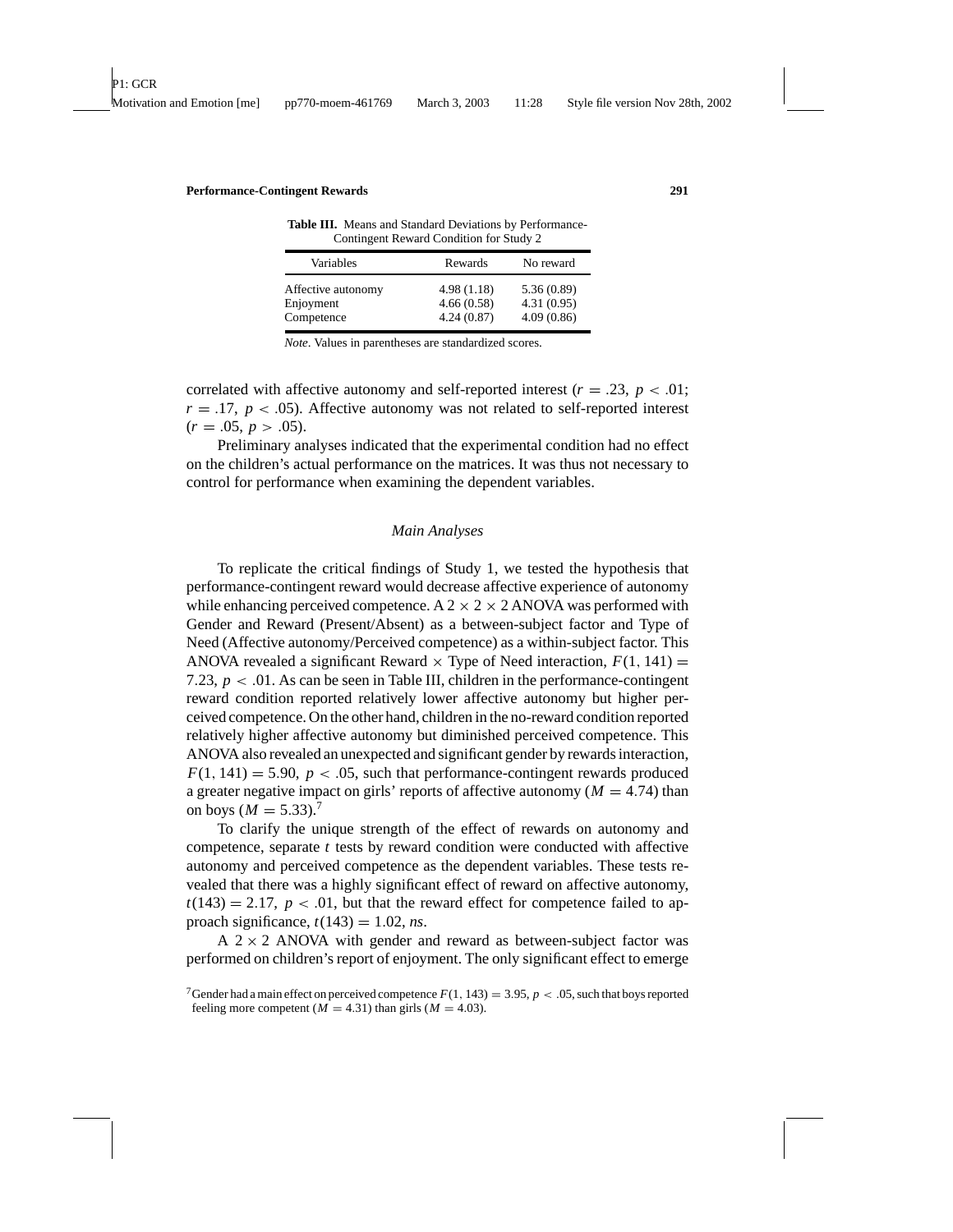was a main effect for reward,  $F(1, 141) = 5.98$ ,  $p < .05$ , reflecting that children who received a reward reported greater enjoyment than those who did not. No other interactions with gender reach significance.

## **GENERAL DISCUSSION**

The present studies sought to assess the impact of performance-contingent rewards on perceived autonomy, competence, and intrinsic motivation. We differentiated affective autonomy (absence of feelings of pressure and tension) from decisional autonomy (feelings of choice). Our findings suggest that performancecontingent rewards have a negative impact on affective autonomy but not on decisional autonomy. These results point to the importance of distinguishing between affective and decisional autonomy for a more complete and thorough assessment of the influence of performance-contingent rewards. The possible differential impact of such incentives on affective and decisional autonomy adds to the current debate, in that it may explain the opposing points of view of CET and Eisenberger, Rhoades, et al. (1999).

Although we did not replicate Eisenberger, Rhoades, et al.'s finding that performance-contingent rewards have a positive effect on autonomy (Eisenberger, Rhoades, et al., 1999), we found that such rewards are not detrimental to the decisional component of perceived autonomy. This finding somewhat corroborates Eisenberger, Rhoades, et al.'s contention that participants do not interpret such incentives as a form of social control. On the other hand, we substantiated CET's argument that performance contingent can be experienced as controlling and that they are detrimental to affective autonomy, that is, such incentives created feelings of pressure to do the task and anxiety about one's performance. Thus, even if participants did not explicitly experience performance-contingent rewards as limiting their capacity to decide on behavioral options, they still felt anxious and pressured to do the task. It may be that the sentiments of anxiety and pressure are easier to measure because they are more phenomenologically accessible than the degree to which a behavior is personally chosen.

Some support was found for CET's contention that performance-contingent rewards increase perceived competence relative to their effect on (affective) autonomy. It is logical that receiving a reward for an excellent performance will enhance our feelings of competence. In this sense, the reward rightfully acts as a competence cue (Harackiewicz et al., 1984; Sansone & Harackiewicz, 1998). However, the feeling of competence did not safeguard against the sentiments of anxiety and tension. Participants in the reward condition tended to experience higher levels of competence that were accompanied by high levels of anxiety and pressure, compared to participants in the control condition.

One of the major issues of the present studies concerns the definition and operationalization of autonomy. What is autonomy? According to self-determination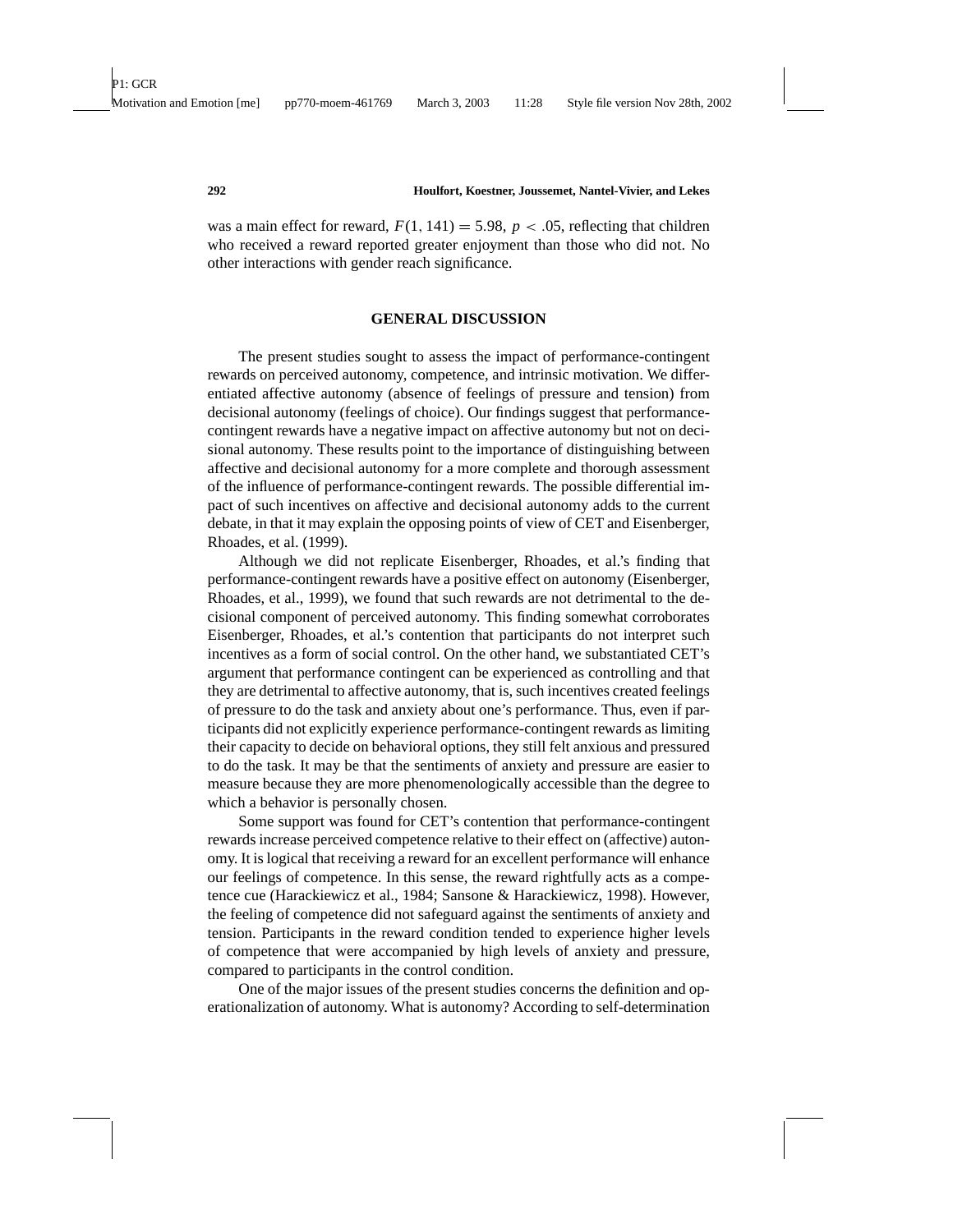theory (Deci & Ryan, 2000) autonomy "refers to volition—the organismic desire to self-organize experience and behavior and to have activity be concordant with one's integrated sense of self" (p. 231). Autonomy does not refer to individualism, independence, or control, which are concepts more easily assessed. Indeed, measuring autonomy is not easy. Since the concept of autonomy is not as easy to report on as, say, level of self-esteem, experiential markers of autonomy are used instead. When the need for autonomy is fulfilled (by providing an autonomy supportive environment), people report the absence of feelings of anxiety and pressure and a sense of having personally chosen the activity they are engaging in. We would suggest that individuals are more in touch with their feelings of pressure–tension versus freedom and that these markers provide a clear test of CET's predictions regarding the potential controlling impact of rewards. We suspect that asking participants "how much choice did you have as to whether to carry out the experimental task," as Eisenberger, Rhoades, et al. (1999) did, left participants confused because the experimenter did not specify that there were any behavioral options and the act of agreeing to participate in an experiment necessarily implies that one has chosen to do the experimental activity.

Many self-determination researchers measure autonomy in terms of perceived locus of causality, as reflected in the relative endorsement of intrinsic, identified, introjected, and external reasons for engaging in a given behaviour (Deci  $\&$  Ryan, 2000). It would have been useful to include such measures in the present study, especially given that neither of our measures of autonomy was found to directly mediate the effects of rewards on intrinsic motivation. Ideally, our study would have shown not only that performance-contingent rewards undermine feelings of autonomy, but also that this undermining translates into reduced levels of intrinsically motivated behaviors.

It is important to note that we did not find a significant effect for controlling versus informational experimenter style in Study 1. An informational or controlling interpersonal style did not diminish or enhance the impact of rewards on anxiety and pressure as we were expecting. This null finding stands in contrast to previous studies that have obtained significant negative effects for rewards and praise with controlling experimenter style (see Deci et al., 1999, for a review). A possible interpretation of this is that our paradigm, based on Eisenberger, Rhoades, et al. (1999), might be globally more controlling than Ryan et al.'s paradigm (Ryan et al., 1983). The experimenter in our study was perhaps more directly imposing even in our "informational" condition. Indeed, even if the experimenter did not use a controlling vocabulary (e.g., should, have to, etc.), the instructions contained "if ... then" contingencies ("if you reach the point where you can find six differences, you will have achieved an excellent level of performance") that can be perceived as controlling. In the self-esteem literature (Baldwin & Sinclair, 1996) such contingencies can foster negative feelings in certain individuals.

A second point that must be acknowledge is that performance-contingent rewards did not undermine intrinsic motivation in Study 1, and actually enhanced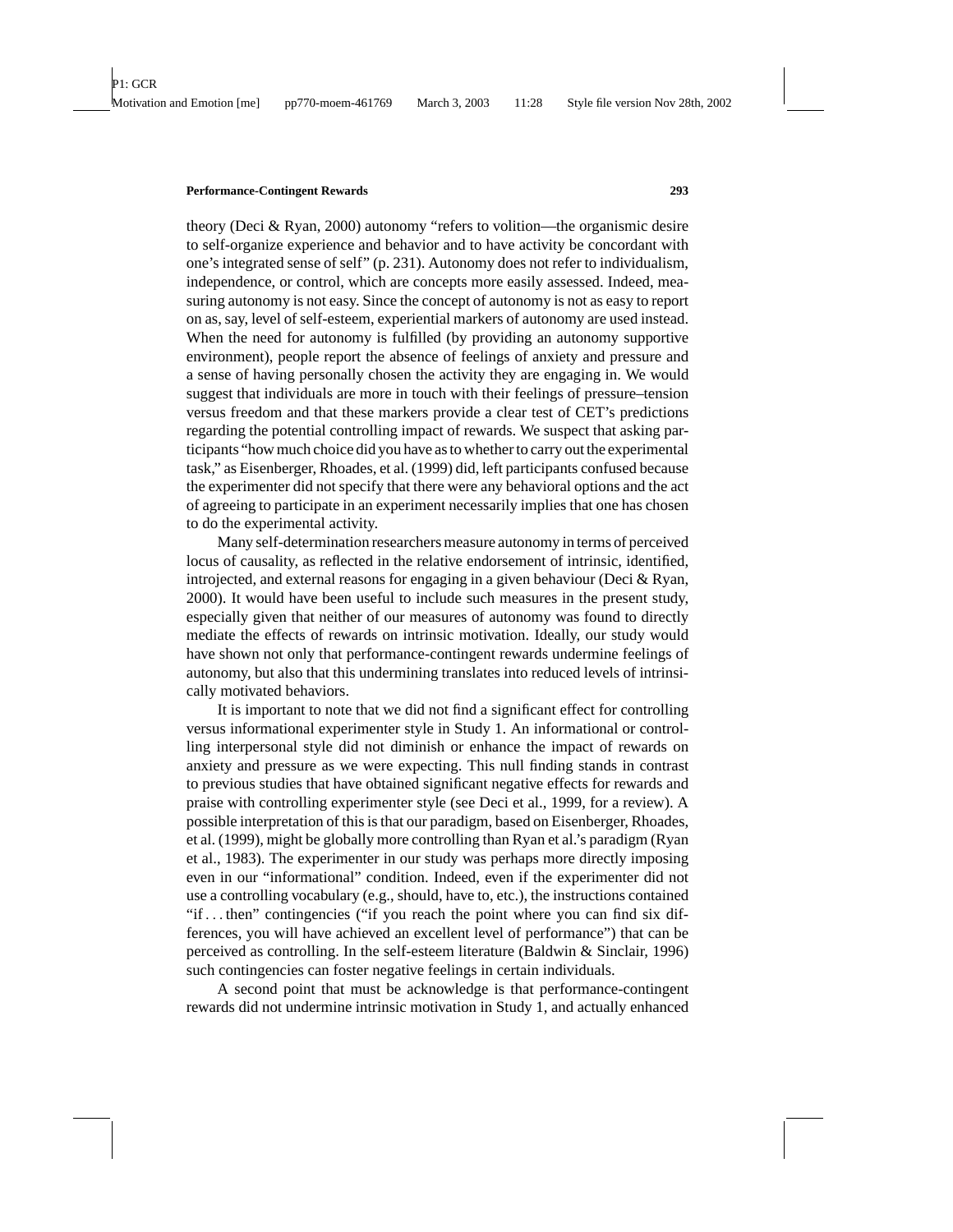reports of enjoyment in Study 2. Recent meta-analyses of the reward literature have yielded confusing results for performance-contingent rewards compared to the results for other types of rewards. Thus, Eisenberger and Cameron (1996) concluded that performance-contingent rewards significantly enhanced intrinsic motivation on self-report measures but not on behavioral measures. Deci et al. (1999), by contrast, concluded that performance-contingent rewards significantly undermined intrinsic motivation when measured behaviorally but had no effect on self-reports. These latter authors also noted that the impact of performancecontingent rewards was difficult to assess because researchers had used widely varying control conditions and different performance standards across studies.

A possible explanation for the enjoyment-enhancing effect in Study 2 is that rewards may have heightened the competence value (Harackiewicz et al., 1984; Sansone & Harackiewicz, 1998). Because the second study used an easy task at which all participants excelled, it may be that the rewards heightened the value of competence and then children experienced greater enjoyment when they performed well. In Study 2, children who received a performance-contingent reward did feel more competent than children in the no-reward condition. This hypothesis is in line with CET's proposition that the only way performance-contingent rewards can increase intrinsic motivation is by enhancing perceived competence.

#### **CONCLUSION**

The present studies examined the impact of performance-contingent rewards on perceived autonomy, competence, and intrinsic motivation. For the first time, autonomy was measured in terms of both decisional and affective reports. Decisional autonomy refers to feeling of choice, whereas affective autonomy refers to an absence of feelings of pressure and tension. Results revealed that performancecontingent rewards undermined affective autonomy, but decisional autonomy judgements was unaffected by rewards. In addition, results suggest that performance-contingent rewards have a positive effect on feelings of competence. We believe that this new conceptualization of autonomy and this set of findings help resolve CET's (Deci & Ryan, 1985; Ryan et al., 1983) and Eisenberger, Rhoades, et al.'s (Eisenberger, Rhoades, et al., 1999) divergent views on the impact of performance-contingent rewards on autonomy.

# **REFERENCES**

Deci, E. L. (1975). *Intrinsic Motivation*. New York: Plenum.

Baldwin, M. W., & Sinclair, L. (1996). Self-esteem and "if ... then" contingencies of interpersonal acceptance. *Journal of Personality and Social Psychology*, *71,* 1130–1141.

Deci, E. L. (1972). Effects of contingent and non-contingent rewards and controls on intrinsic motivation. *Organizational Behavior and Human Performance*, *8,* 217–229.